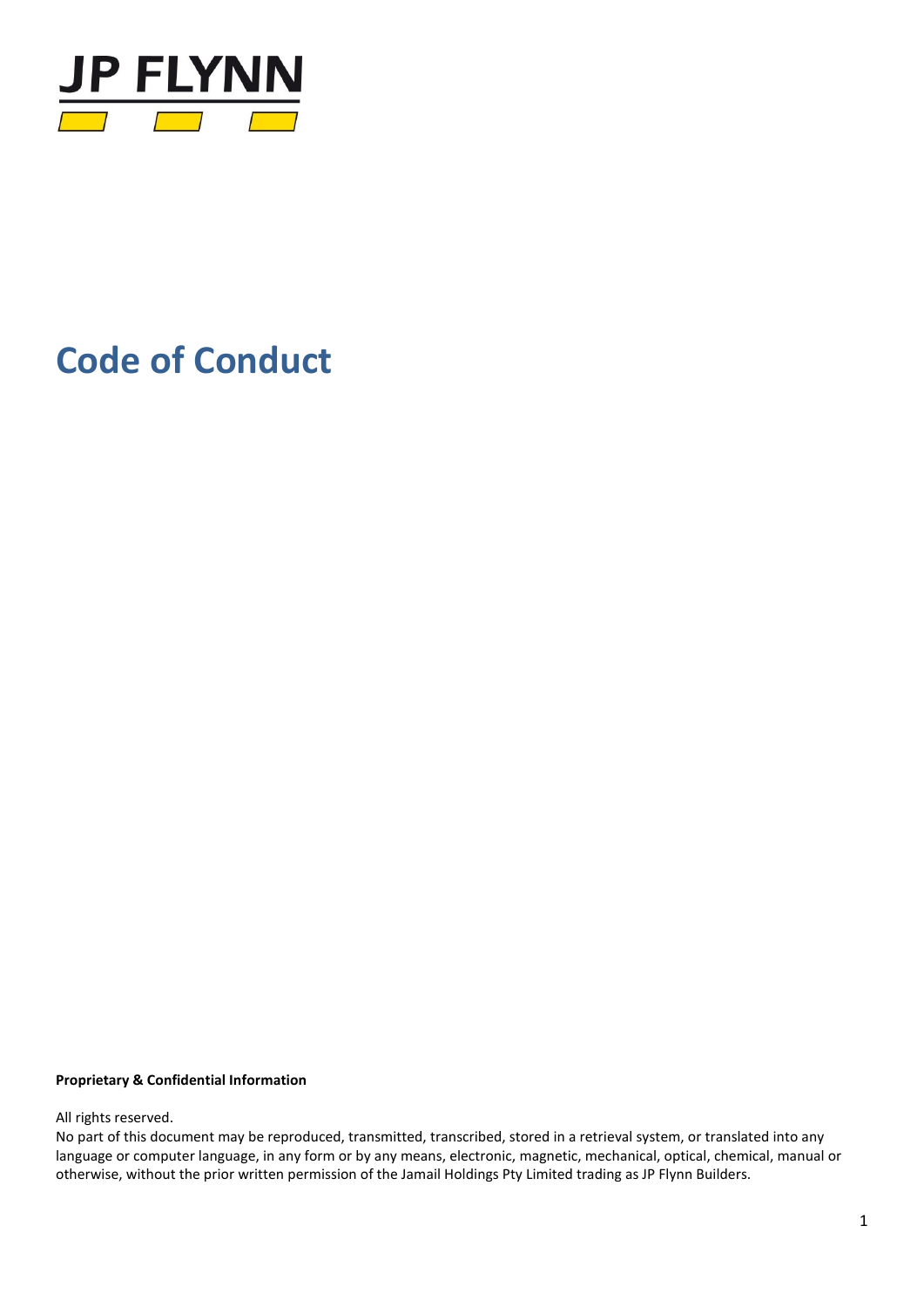## **CHANGE CONTROL TABLE**

| Date          | <b>Changes</b>                                          | Who | <b>Version</b>    |
|---------------|---------------------------------------------------------|-----|-------------------|
| July-2008     | Original Draft/ Release to Senior Management for Review | JPF | V <sub>0.01</sub> |
| July-2008     | Amendments/Formatting                                   | JPF | V <sub>0.02</sub> |
| 4 August-2008 | <b>Publication and Release</b>                          | JPF | V1.0              |
| June 2011     | 3 year cycle review amendments/ Release to Senior       | JPF | V1.1              |
|               | Management for Review                                   |     |                   |
| June 2011     | Amendments/Formatting                                   | JPF | V1.2              |
| 11 July-2011  | <b>Publication and Release</b>                          | JPF | V2.0              |
|               |                                                         |     |                   |

Our policy documents are provided as a principle or rule to guide decisions and achieve rational outcomes by JP Flynn.

Whereas the policy will contain the 'what' and the 'why', JP Flynn Standard Operating Procedures (SOP's) and Service Delivery Procedures (SDP's) contain the 'what', the 'how', the 'where', and the 'when'.

Policies can assist in both subjective and objective decision making.

The material contained in this document is accurate at the time of printing however due to the rapidly changing insurance restoration environment cannot be guaranteed as a permanent guide and will be subject to review to ensure our agreed procedures are best practice.

All our systems and procedures are predicated on ensuring our values are maintained and the customer service provided by JP Flynn is industry leading.

We invite and encourage you at all times to provide feedback on all our documented policies, processes and procedures.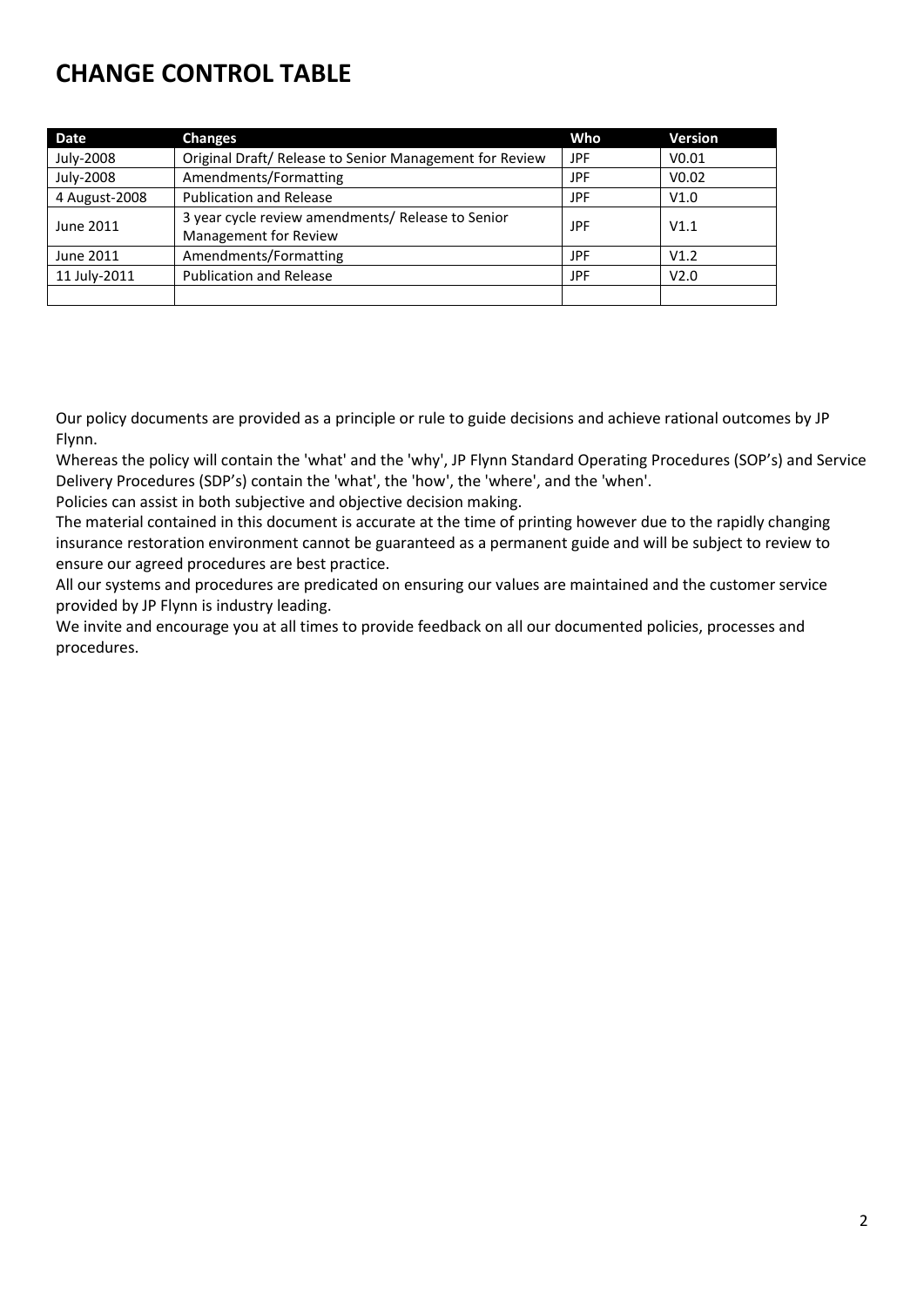### **OVERVIEW**

We, at JP Flynn, take pride in our reputation for dealing with our customers and stakeholders with absolute integrity and respect.

This Code of Conduct, including our core values, captures the spirit of JP Flynn and provides a framework for all of us to use to guide our decisions, actions and behaviour.

The Code is for our protection.

In general, by conducting ourselves in a manner consistent with our core values, we will be meeting the standards required by the Code.

Using this Code of Conduct requires you to exercise your judgment concerning ethical behaviour. If you are not sure about an issue, seek advice from your manager

As a rule of thumb, if you are not sure whether an activity might be in breach of this Code, ask yourself the following question:

"Is what I am about to do consistent with our core values?"

If you do not feel comfortable, then you should reconsider your action, and if you are not sure, discuss the matter with your manager.

References in this Code to JP Flynn are to Jamail Holdings Proprietary Limited trading as JP Flynn Builders. Refer to the Reporting of Concerns Policy if you want to report a concern under the Code of Conduct or other policies and for information on the protection offered to you if you report a concern.

#### **What is the code and its purpose?**

Our Code of Conduct is a statement of our corporate ethics and philosophy, and underpins our business decisions, actions and behaviour.

The Code provides clear guidelines to managers and staff, so that there is a common understanding of the values and expected standards of behaviour for all.

The objective of the Code is to make sure that high standards of corporate and individual behaviour are observed in conducting the business of JP Flynn and to provide support for those behaviours.

#### **Who does the code apply to?**

Our Code of Conduct applies to all employees and managers of JP Flynn.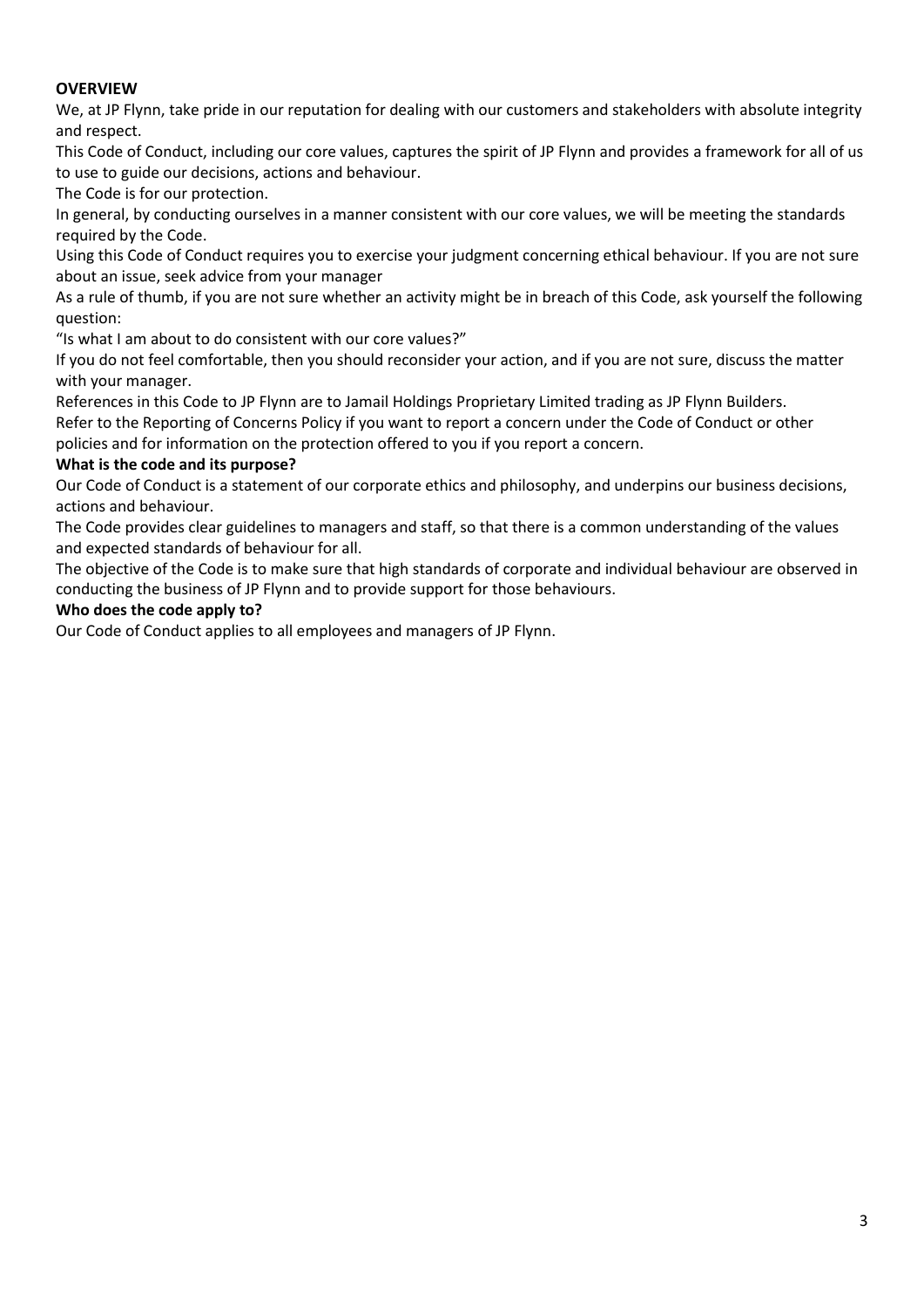#### **COMMITMENT BY SENIOR MANAGEMENT TO THE CODE**

**There is a high level of support for the Code**

The Code has been endorsed by the Managing Director. The Senior Management Team is committed to JP Flynn complying with the law and promoting a culture of fair and ethical behaviour.

#### **WHAT ARE THE PRINCIPLES UNDERLYING OUR BUSINESS AND BEHAVIOURS?**

| <b>Our values</b>                       | Our core values reflect the culture at JP Flynn and include:<br>Social responsibility, professionalism and integrity in our dealings with<br>$\bullet$<br>customers, suppliers and in our service delivery.<br>Accuracy, clarity and honesty in all our communication.<br>$\bullet$<br>Well organised and efficient in the execution of our work.<br>$\bullet$<br>Mutual respect.<br>$\bullet$                                                                                                                                                                                                                                                                                                                                        |
|-----------------------------------------|---------------------------------------------------------------------------------------------------------------------------------------------------------------------------------------------------------------------------------------------------------------------------------------------------------------------------------------------------------------------------------------------------------------------------------------------------------------------------------------------------------------------------------------------------------------------------------------------------------------------------------------------------------------------------------------------------------------------------------------|
| <b>Our mission</b>                      | To ensure our customers are provided with a consistent service delivery that<br>$\bullet$<br>is both efficient and reliable.<br>To provide the highest standards of quality in our service delivery.<br>$\bullet$<br>To ensure our customers enjoy their experience in dealing with JP Flynn.<br>$\bullet$<br>To be environmentally responsible, recycle where possible, and engage in<br>$\bullet$<br>non-polluting and non-wasteful work practices.<br>To be socially responsible and professional when dealing with our staff, our<br>$\bullet$<br>customers, our suppliers, our sub-trades and all partnerships that make up<br>our value chain.<br>To provide our staff with a safe and stable working environment.<br>$\bullet$ |
| <b>Commitment to</b><br>the environment | We will continue to refine our own business practices to minimise waste and energy<br>use, recycle consumables and compensate the environment for other activities. We<br>will promote and develop solutions for sustainable environmental practices by our<br>employees, contractors and suppliers who make up our value chain.                                                                                                                                                                                                                                                                                                                                                                                                      |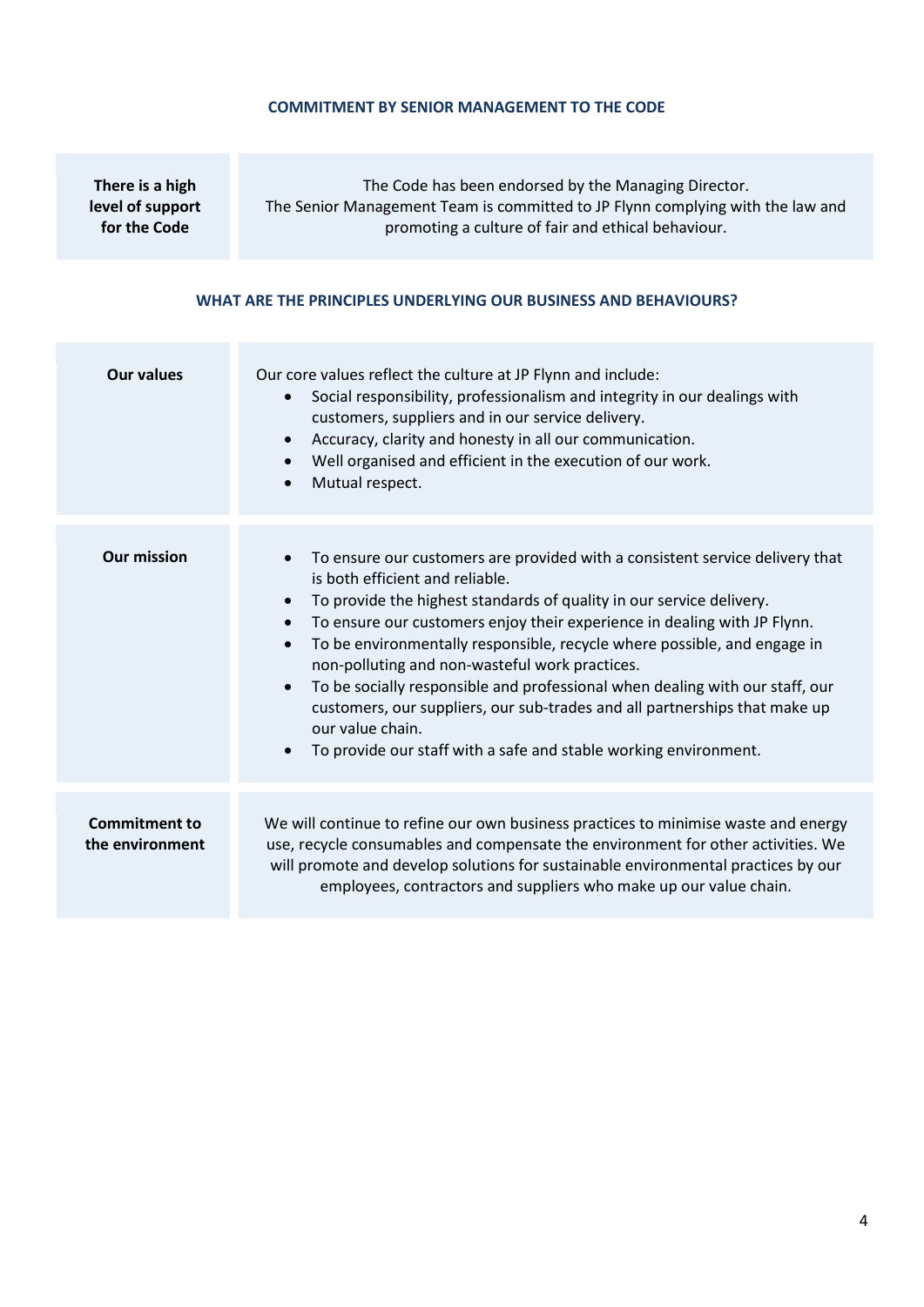#### **WE VALUE OUR STAFF AND CONTRACTORS AND AIM TO BE AN EMPLOYER OF CHOICE**

| Occupational<br>health and safety                   | We are committed to providing a safe workplace and to making sure that none of our<br>business decisions compromise our commitment to health and safety.                                                                                                                                                                                                                                                                                                                                                                                                                                                                                                                                                                                                                       |
|-----------------------------------------------------|--------------------------------------------------------------------------------------------------------------------------------------------------------------------------------------------------------------------------------------------------------------------------------------------------------------------------------------------------------------------------------------------------------------------------------------------------------------------------------------------------------------------------------------------------------------------------------------------------------------------------------------------------------------------------------------------------------------------------------------------------------------------------------|
| Equal<br>opportunity<br>employment                  | JP Flynn Builders is committed to equality of opportunity in employment for all<br>employees and contractors.<br>The concept of equal opportunity is based on respect, tolerance and a belief in the<br>value of all individuals.<br>JP Flynn's Equal Opportunity Policy has been developed in line with the Victorian<br><b>Equal Opportunity Act 2010.</b><br>At JP Flynn our role and responsibility is to help contribute to the achievement of<br>equality between the sexes. A work place that is inclusive, comprehensive and fair, and<br>produces equal work place outcomes is every employer's responsibility. JP Flynn has a<br>legal responsibility to provide a work place environment that does not discriminate,<br>directly or indirectly, against any person. |
|                                                     |                                                                                                                                                                                                                                                                                                                                                                                                                                                                                                                                                                                                                                                                                                                                                                                |
| <b>Training and</b><br>further education<br>support | We recognise the importance of maintaining and improving our skills. Support is<br>available to enable us to maintain and improve on our individual and team<br>performances, including internal training and development and financial assistance for<br>external training.                                                                                                                                                                                                                                                                                                                                                                                                                                                                                                   |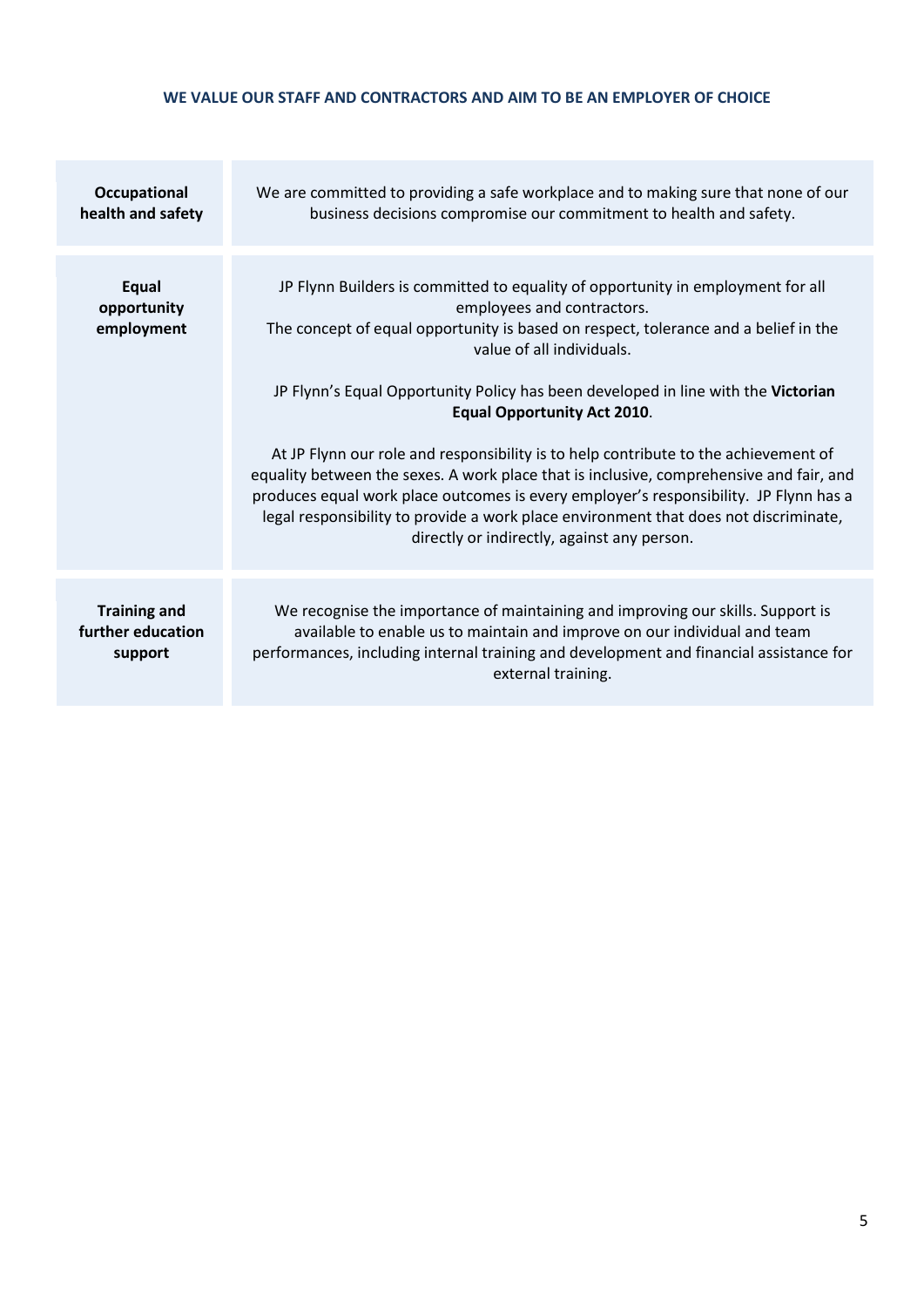#### **WE PUT THE INTERESTS OF JP FLYNN AND OUR CUSTOMERS FIRST**

| <b>Conflicts of</b><br>interest                           | A conflict of interest occurs when we have an interest outside JP Flynn (whether<br>private or otherwise) that could prejudice or improperly influence our judgment or<br>the performance of our professional duties. We recognise that our primary business<br>responsibility is to JP Flynn.<br>If a conflict of interest arises or may arise, this is to be disclosed by an employee to<br>their direct manager, so that it can be dealt with appropriately. Depending on the<br>nature and extent of the conflict, the measures taken to protect against a conflict of<br>interest may include that the employee does not participate in the relevant decision<br>or activity, or disclosing the conflict to third parties affected by it and making sure that<br>the employee or full time contractor is not the sole decision-maker on the matter.<br>Example: You or a family member has lodged an insurance claim to which JP Flynn has<br>been appointed to manage. |
|-----------------------------------------------------------|------------------------------------------------------------------------------------------------------------------------------------------------------------------------------------------------------------------------------------------------------------------------------------------------------------------------------------------------------------------------------------------------------------------------------------------------------------------------------------------------------------------------------------------------------------------------------------------------------------------------------------------------------------------------------------------------------------------------------------------------------------------------------------------------------------------------------------------------------------------------------------------------------------------------------------------------------------------------------|
| Improper use of<br>position,<br>information and<br>assets | We do not use our position, nor information acquired by virtue of our position, to<br>obtain an advantage for ourselves or someone else or to cause detriment to JP Flynn.<br>We do not misuse company assets. We use all company materials, services and<br>facilities provided by JP Flynn (for example, buildings, property, computers, computer<br>systems and data, telephones, office equipment, corporate credit cards, motor<br>vehicles, building materials and contractors associated with JP Flynn) in accordance<br>with the terms on which they are provided or supplied.                                                                                                                                                                                                                                                                                                                                                                                       |
| <b>Gifts and</b><br>hospitality                           | We must not accept or give a gift or courtesy that could either lead to, or be seen to<br>lead to, a conflict of interest such that our judgment is prejudiced or improperly<br>influenced.                                                                                                                                                                                                                                                                                                                                                                                                                                                                                                                                                                                                                                                                                                                                                                                  |
| <b>Bribes</b>                                             | We do not offer or accept bribes.                                                                                                                                                                                                                                                                                                                                                                                                                                                                                                                                                                                                                                                                                                                                                                                                                                                                                                                                            |
| Drug and alcohol<br>usage                                 | We all want to work in a safe, healthy and productive workplace. Therefore, we do<br>not use or possess illicit drugs or consume alcohol at any site or office of JP Flynn.                                                                                                                                                                                                                                                                                                                                                                                                                                                                                                                                                                                                                                                                                                                                                                                                  |